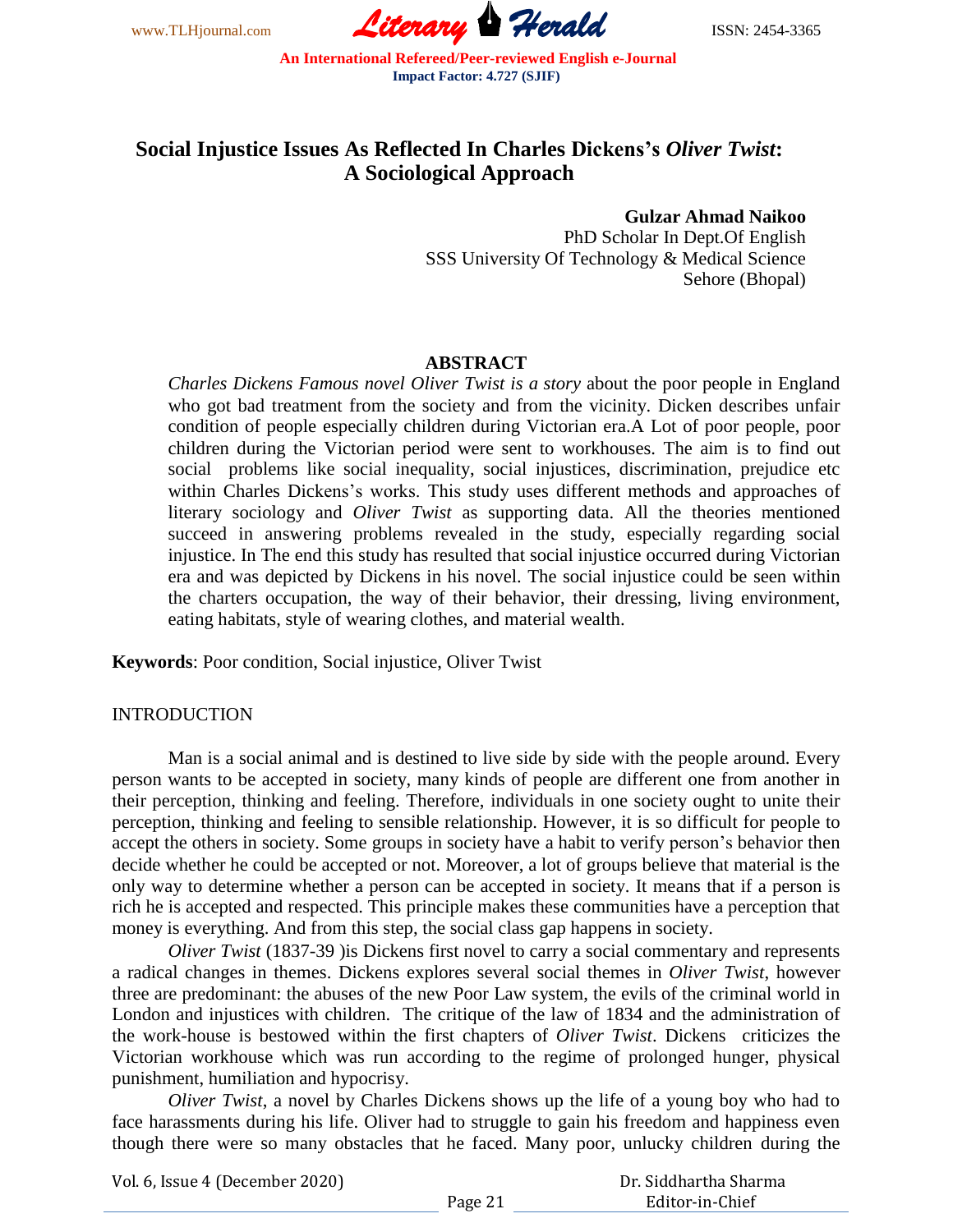www.TLHjournal.com **Literary Herald ISSN: 2454-3365** 

Victorian period born were sent to workhouses, and were given horrible punishment and had to face horrible fats during that period.

The writer chooses the topic of social injustice issues because he is interested in discussing the issue. Social injustice such as social inequality, prejudice, and discrimination are essentially a problem that has been widely known. It talks about the power of status in the society based on the property that people have.

The reason why the writer is interested in this study is because *Oliver Twist* talked about the children's condition in England in 1830s. The writer thinks that young children like them did not deserve to face the torture. They also did not deserve to work at the workhouse or mills at their age; they should get much love and good life. These conditions did not happen in England in 1830s. After the Industrial revolution, the children had to face the hard life and as a result, many of them died at the young age.

## THEORETICAL FRAMEWORK

Sociological literary is the branch of literature that is reflective .Reflective means involved in careful thinking and thought. Literary work cannot be separated from social life. According Lauren son and Swing wood there are three perspectives regarding the sociological literary approach.

(1) the study that looked at literature as a social document in which a reflection on the current situation of the literary works when it was written ,

(2) The study that revealed a literature as a mirror of the author's social life situation.

(3) the study literature as a manifestation of historical events and socio-cultural circumstances. Those entire things can stand alone or be revealed in a sociological literary approach.

# **Victorian Era of Great Britain**

The Victorian Era was preceded by the Regency they might notice that the Victorian contemplate their age stable and secure. It is often defined as the years from 1837 to 1901, when Queen Victoria reigned, though many historians believe that the passage of the Reform act 1832 marks true inception of a new cultural era. The Victorian era was preceded by the Regency that might notice era that the Victorian contemplate did not their age stable and secure.

In Europe nation throughout the Victorian era, social divisions of sophistication were a major part of people's daily lives. Victorian views on category and social division are represented in great detail by Charles Dickens in of his several of his novels printed during the Victorian period. Dickens's *Oliver Twist* is one of his works that tells the classification between the poor and the wealthy.

# **Working Conditions in England**

In the 18th century the population growth rate was faster than ever before. There are four primary reasons which may be cited for this growth, declining in the death rate, increasing in the birth rate, good medical facilities and the most significant reasons was the people were consuming healthier diet. In this time a half of the England's people were paupers thanks to the revolution. The fore most suffered was the farmers because they had to change as workers within the mills or factories

#### **Social Injustice**

The word social injustice means a concept relating to the perceived fairness or injustice of a society in its division of rewards and burdens. The concept is distinct from those of justice in law, which may not or be considered moral in practice. Social Inequality

Vol. 6, Issue 4 (December 2020)

 Dr. Siddhartha Sharma Editor-in-Chief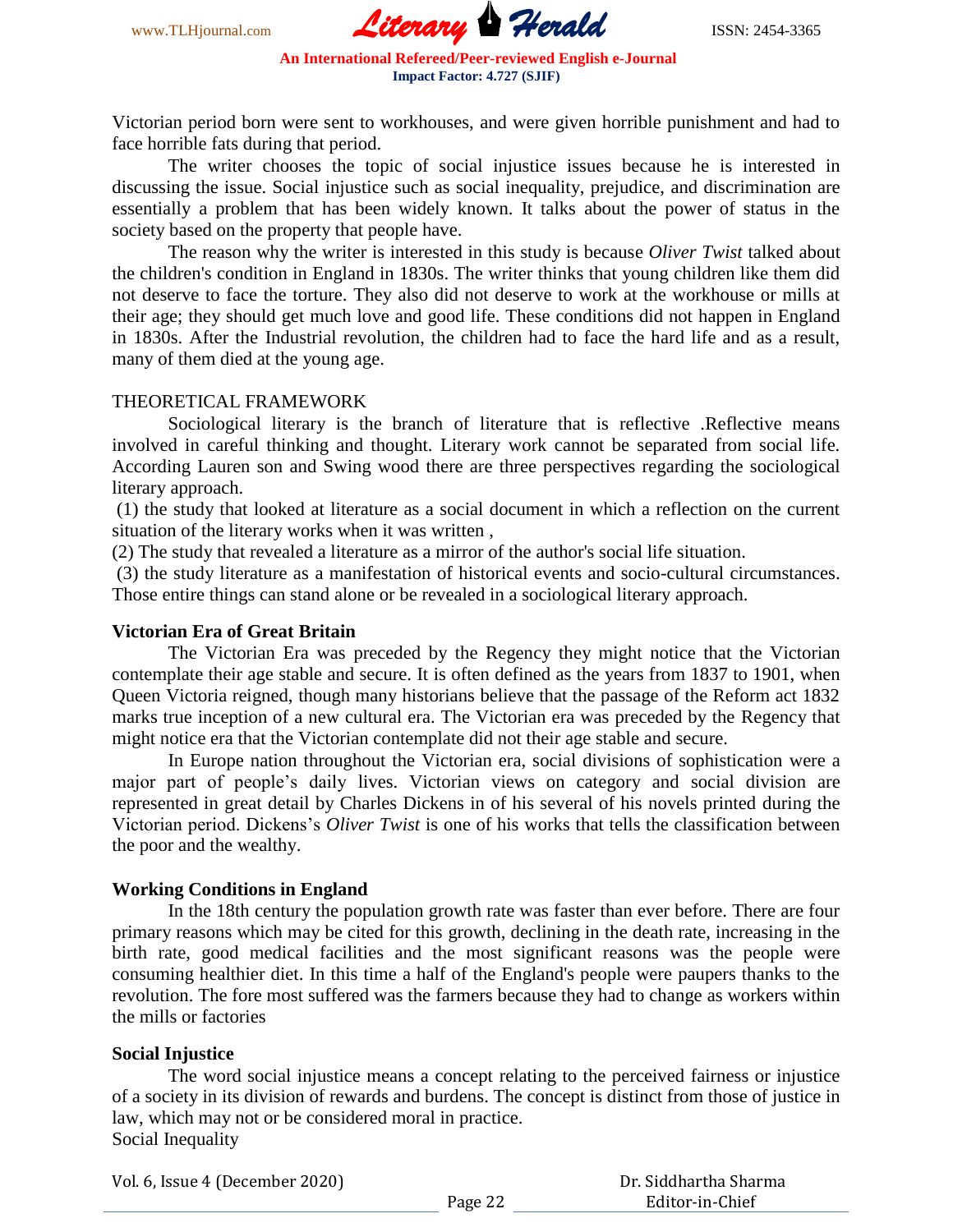www.TLHjournal.com *Literary Herald*ISSN: 2454-3365

In society, there is always a class or caste groupings that cause the social inequality. clarified that in most communities there is a gap in the distribution of wealth and other benefits such as status and power.

#### **Prejudice**

Prejudice is an irrational hostile attitude, fear and hatred towards a particular group. Meanwhile, social prejudice is that the thinking of someone or groups to another group and it happens with in the society. The unfairness appears whenever when there is miscommunication and wrong information between people.

## **Discrimination**

Robin William states that discrimination may be said to exist to the degree that individuals of a given group who are formally qualified are not treated in conformity with these nominally universal institutionalized codes.

Moreover, Aaron Antonovsky explains discrimination as the effective injurious treatment of persons on grounds rationally irrelevant to the situation or a system of social relations not an isolated individual act.

Discrimination is an unjustified negative or harmful action or behavior of prejudice toward a group of people.

#### **Children Working Condition in England in 1830s**

In the 18th century the population growth rate was faster than ever before. There are four primary reasons which may be cited for this growth declining in the death rate, increasing in the birth rate ,good medical facilities and the most significant reasons was that people were consuming healthier diet. In this time a half of the England's people were paupers thanks to the revolution.Thefore most suffered was the farmers because they had to change their job as workers in the mills or factories

England faced the Industrial Revolution. The country did not depend on the agriculture anymore but it changed. The country was run by many industries and factories at that time. This made many workhouse because of Industrial revolution.

*Among other public buildings in a certain town, which for many reasons it will be prudent to refrain from mentioning, and to which I will assign no fictitious name, there is one anciently common to most towns, great or small: to wit, a workhouse; and in this workhouse was born...*

Industrial Revolution happened in England. At this time, the country changed the status from the agricultural country into the Industrial country. The changing statues pushed the country to leave the agriculture and face the machines. Therefore many workhouses were built in the middle of the town.

After Oliver was born he was sent to the workhouse, because it was impossible to take care of a baby in that place, so he was given to the parish to live there for nine years.

*Oliver was the victim of a systematic course of treachery and deception. He was brought up by hand. The hungry and destitute situation of the infant orphan was duly reported by the workhouse authorities to the parish authorities. The parish* 

Vol. 6, Issue 4 (December 2020)

 Dr. Siddhartha Sharma Editor-in-Chief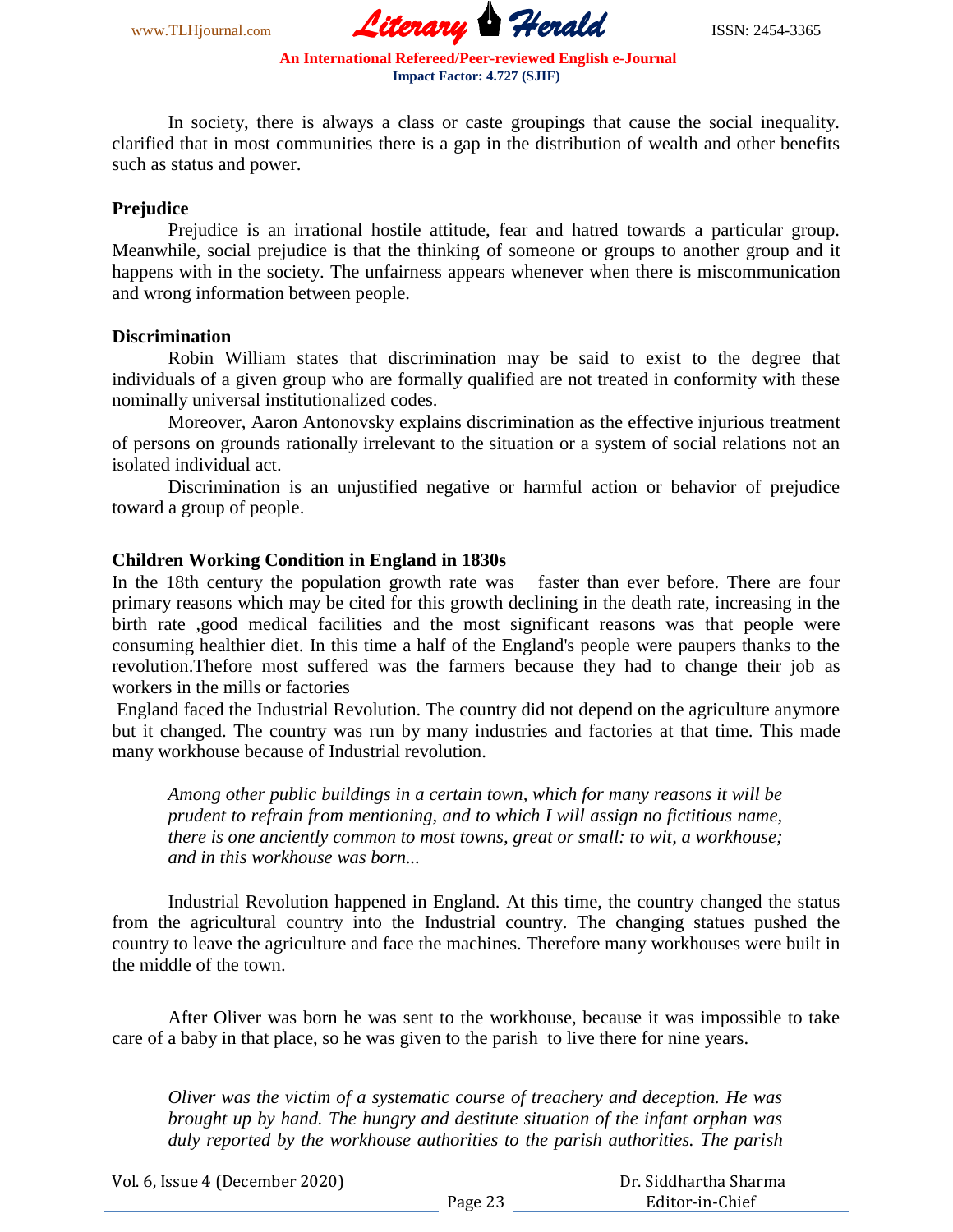www.TLHjournal.com *Literary Herald*ISSN: 2454-3365

*authorities inquired with dignity of the workhouse authorities, whether there was no female then domiciled in 'the house' who was in a situation to impart to Oliver Twist, the consolation and nourishment of which he stood in need* (Dickens,

After his mother died, Oliver lives with the parish because at the workhouse there were people who could raise him. The condition at the workhouse and the parish were quite the same because the parish also have a workhouse, it was called branch of the workhouse. At this place Oliver had to work therefore he could live. The condition in the workhouse is very pathetic so it is not good for baby like Oliver. The workhouse also usually doesn't have any women to take care the baby so it was better for Oliver to be sent out to the parish house until he was ready to work at the workhouse. In the Industrial Revolution, many workhouses or mills were born. This condition happened because of the changing statues from agricultural country to industrial country. This condition made the workhouse or the mills had to gain many workers. Therefore the owner of the workhouse or mills got the workers from the farmers. Many farmers had to change their job at that time because work in the land did not help them to gain the income anymore. These bad conditions not only happened to them but also to their children.

## **Working Children in the Workhouse in 1830s in** *Oliver Twist*

The Industrial revolution was the hard moment for pauper children in England because the country was in the crisis position. This caused many poor people live at that time.

*Although I am not disposed to maintain that the being born in a workhouse, is in itself the most fortunate and enviable circumstance that can possibly befall a human being, I do mean to say that in this particular instance, it was the best thing for Oliver Twist that could by possibility have occurred* (Dickens, 1994: 4).

Because of the hard life, the pauper people did not have any options to do many things. They had to struggle hard to face the crisis moment. The pauper did not have any fortune things at that time. But the pauper baby was fortune enough to be born in the workhouse. The hard life pushed the pauper people to struggle hard to survive in order they could stay alive at the wretched moment.

Oliver was not the only one poor child who suffered at that time. There were many other poor children who had the same destiny like him at the parish's place. They were also treated bad and fed unwell.

*Upon this, the parish authorities magnanimously and humanely resolved, that Oliver should be 'farmed,' or, in other words, that he should be dispatched to a branch-workhouse some three miles off, where twenty or thirty other juvenile offenders against the poor-laws, rolled about the floor all day, without the*  inconvenience of too much food or too much clothing, under the parental *superintendence of an elderly female, who received the culprits at and for the consideration of seven pence-half penny per small head per week* (Dickens, 1994:)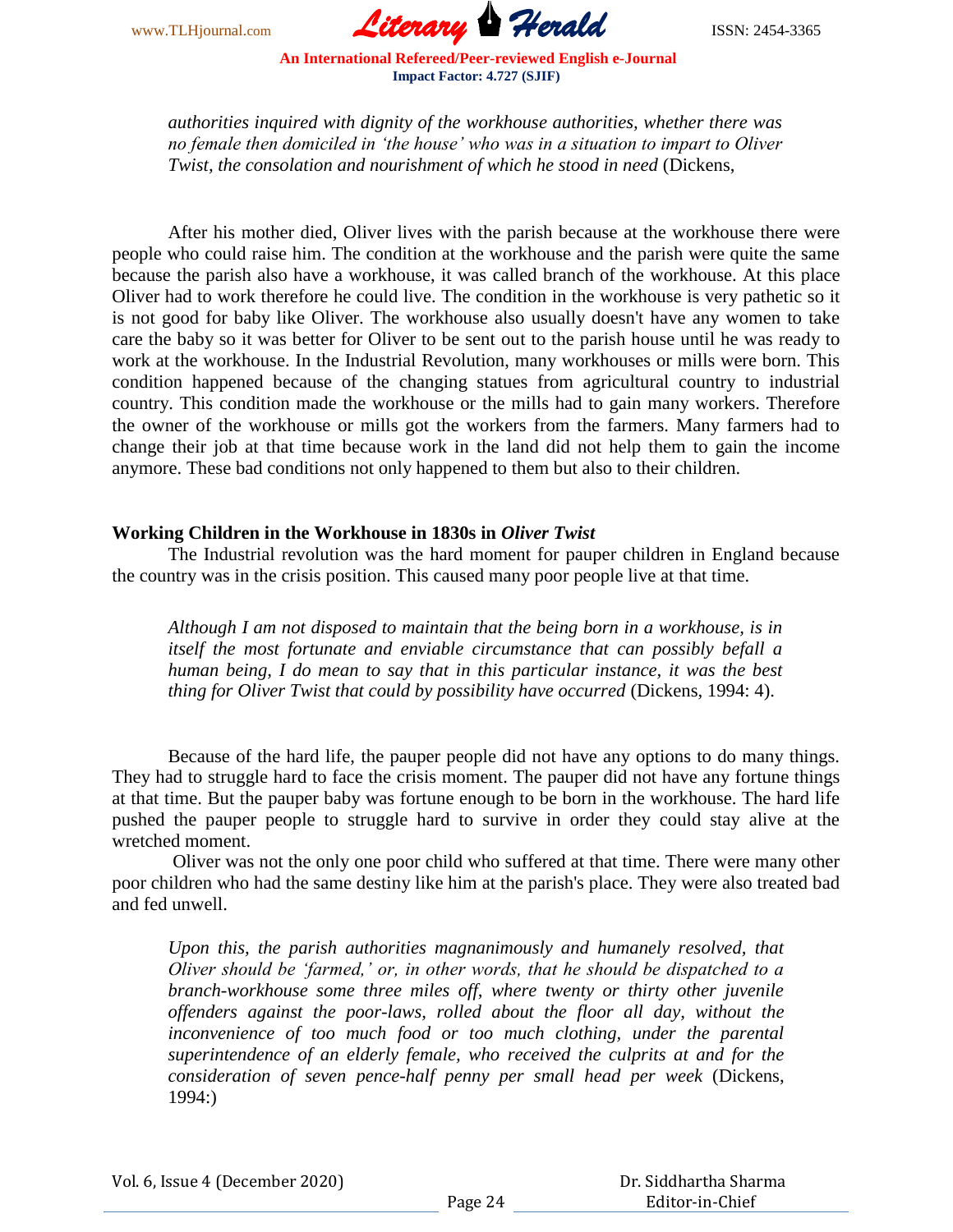www.TLHjournal.com **Literary Herald Herald** ISSN: 2454-3365

 Oliver had to work in the workhouse and mills every day. There were so many workhouse and mills appeared at that time. This condition pushed the mill to gain more workers therefore it pushed the children to work,

 In the *Oliver Twist*, there were about twenty to thirty children who worked at the parish's workhouse. The numbers of the worker children in one mill was different from the others. It depended on the adult workers in the workhouse or mills. If there were many parents who worked in the workhouse, there would be also many children who worked at that place because usually the owner of the workhouse or the mills pushed the parents to bring their children in order to work in the workhouse or mills.

## **Social Injustice That Happen to the Children, Their Causes and Effects**

In *Oliver Twist,* the children often get bad treatment from the society, especially children who come from poor family. They got injustice like social inequality, prejudice and discrimination.

The days that must be faced by the children at that time were very hard because they had to get the torture every day in their life. These conditions were very hard for the young children like them. They should get love and good treatment from people around them not the opposite; they got bad treatment from the society.

*...where would be injury and injustice, the suffering, misery, cruelty, and wrong, that each day's life brings with it*

The hard life that must be faced by the children at that time was very cruel because they had to face many bad treatments from the people around them. The misery and cruel things were the common treatment for them. And these conditions happened to their life in every day or even in every minute of their life. The suffering was very frequent in their life. There was no justice for them. There were so many inconvenience things that they had to face every day and the environment was allowed them to get all of those harmful things.

### **Social Inequality**

In society, there is always a class or caste groupings that cause the social inequality. Clarified that in most communities there is a gap in the distribution of wealth and other benefits.

Since Oliver was born, he had to face the bad circumstances. He had to face the harmful things around him in order they could survive to life. This condition was also the same like the pauper children when the Industrial Revolution came.. They had to struggle since they were born. They must work at the workhouse or mills at their young age. They had to work hard at that place.they also got many tortures at that place.

# **Social Prejudice**

Social prejudice appears in society because it has the differences one from another. The differences cover the objective differences, the environment differences, the wealth differences, the social status difrences,the religious differences and the social norms differences. In the novel Oliver Twist it appears that the children at that time got very unfair treatment from the people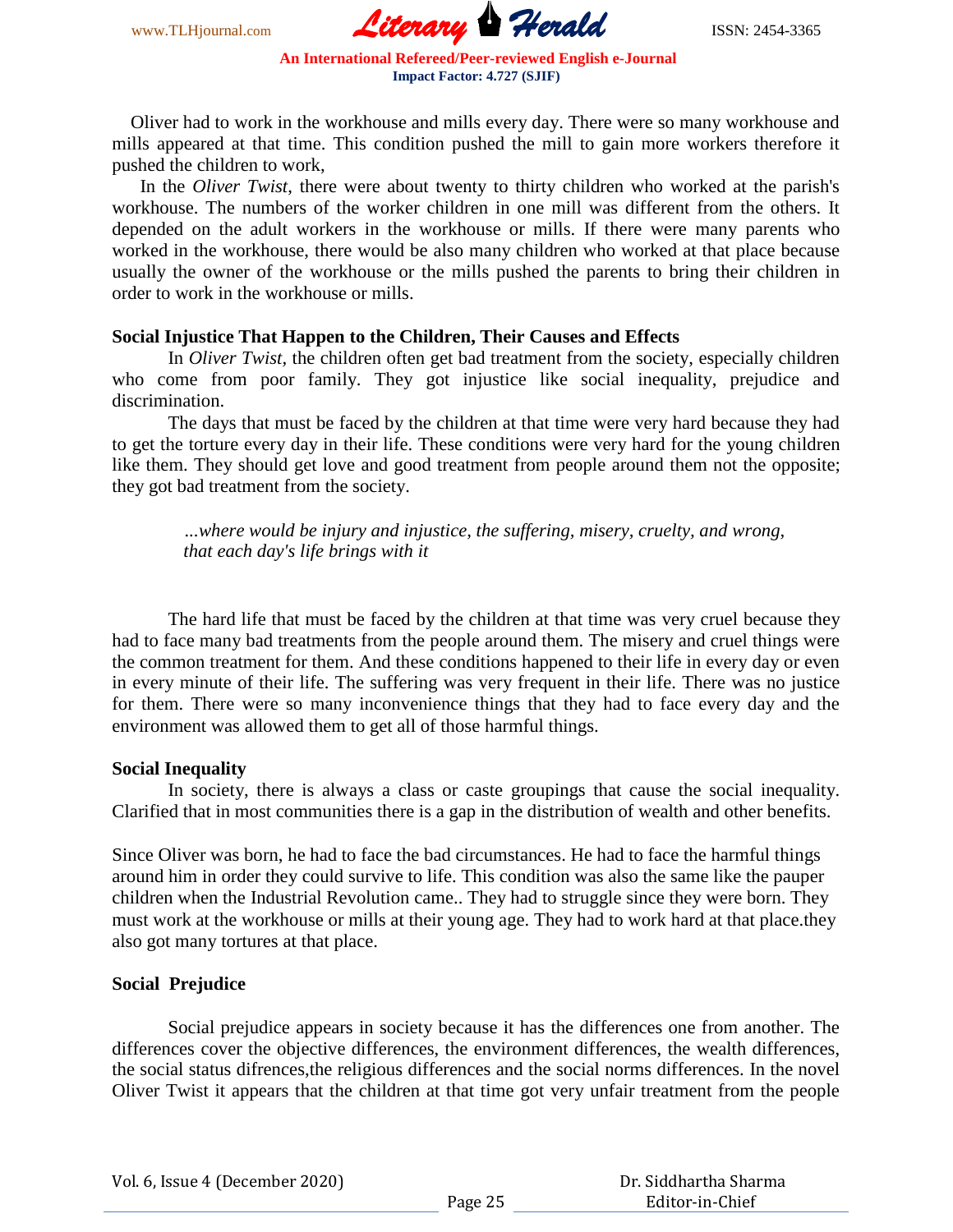www.TLHjournal.com **Literary Herald** ISSN: 2454-3365

who have much money. Children who come from the lower classes are not regarded as a person who should get affection.

When prejudiced feelings or beliefs move into the realm of behavior, the result is discrimination, which denies to individuals or groups equality of treatment22). Prejudice is in part the result of discrimination a way of rationalizing and getting rid of guilt feelings that arise when one has treated an individual unfairly

*...and the people began passing to and from. Some few stooped to gaze at Oliver for a moment or two, or turned round to stare at him as they hurried by; but none relieved him*

Oliver was very weak because he did not eat anything. People stared at him because of his condition. He was very dirty. There was no one who wanted to help him or even to give bread to him. At that time, there were so many children who were very suffered because of the Industrial Revolution. An orphan did not have the same right like the other children; they were just assumed to have lowest status in the community and did not deserve to get any attention.

#### **Discrimination**

According to the writers in the earlier chapter, discrimination is an unjustified negative or harmful action or behavior of prejudice toward a group of people.

The owner of the workhouse was very cruel at that time. They did not hesitate to do violence to the worker if they tried against the rule in the workhouse. The rules at the workhouse were also very tight at that time. If the children disobeyed it, they would get punishment. And it happened to Oliver after the day he asked for more food. The punishment given to the worker who disobeyed the rules varied. Most of them got physical punishment. This condition was unexpected to Oliver. He did not have any imagination that he would get this kind of punishment, just because sasked for more food.

*For a week after the commission of the impious and profane offence of asking for more, Oliver remained a close prisoner in the dark and solitary room*

The life in the workhouse was very hard because if the children did something wrong. They would get punishment. These all tortures were very cruel for the children who still needed love and caring

## **CONCLUSION**

 Industrial Revolution happened in England in 1760s- 1850s.There was changing status from agriculture country to industrial country. The result was that many machines and industries were made in England at this time. The changing status of the country made a big influence to the environment, people and especially to the children. These all condition was reflected in *Oliver Twist,* a story of a young orphan boy who had to face the hard life in The Industrial era. Oliver had to struggle from the bad situations that happened when the Industrial Revolution came.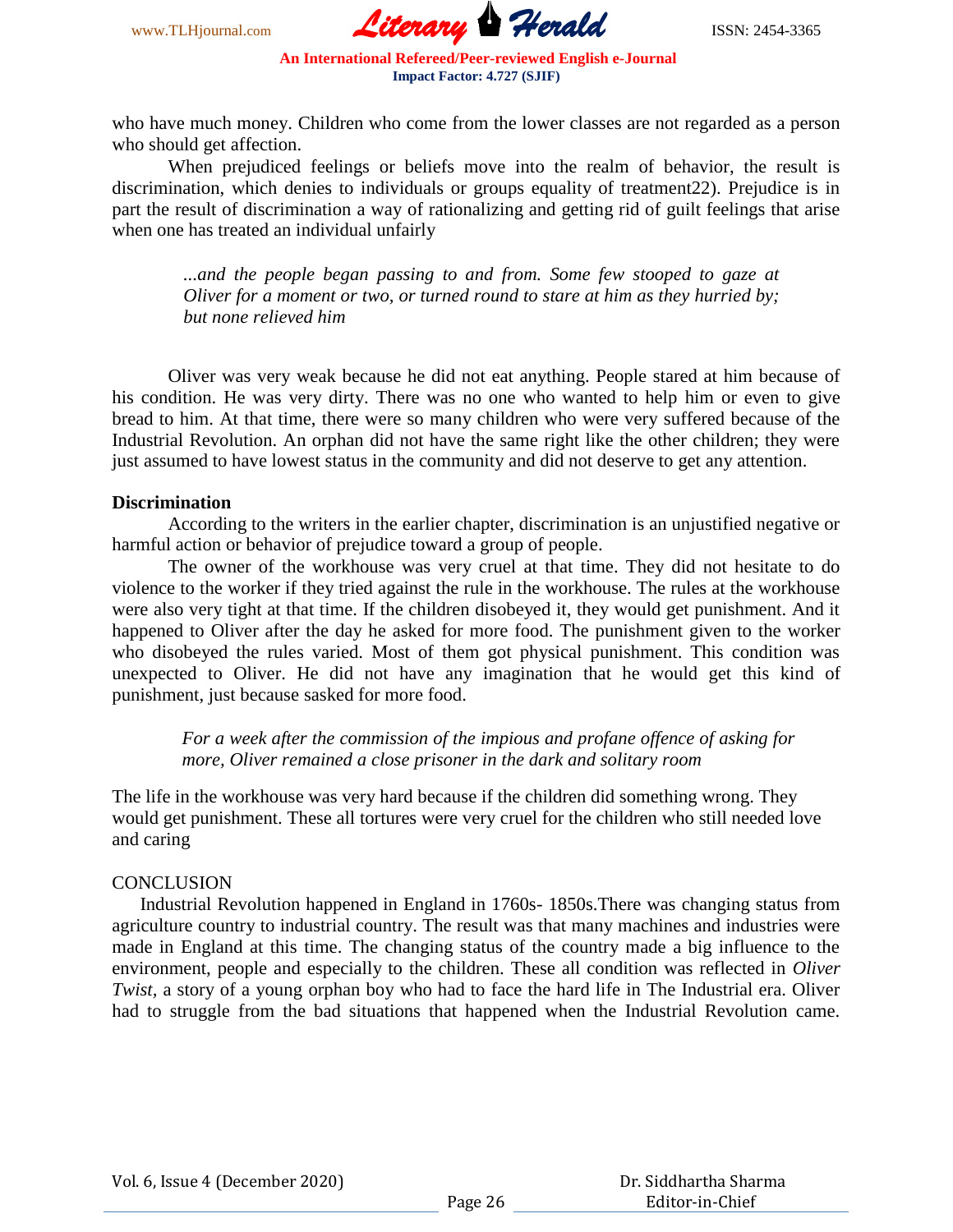www.TLHjournal.com **Literary Herald ISSN: 2454-3365** 

. He did it because the workhouses needed many workers at that time. At the workhouse, he had to face many bad treatments from the master. Oliver had to work from the morning until night. He only got a little time to rest. He also could not eat enough food. The master gave him and other children light food which only contained single vegetables. This made Oliver very thin, weak and pale. He could not wear appropriate clothes. These all harmful condition had to face by Oliver and the other children at their young age.

Writer concludes that England Revolution bring big impact for the nationwide and in Children's life especially in terms of population, economy, health, and labor. One major development was the changing role of children social life. Generally speaking it can be said that the author reflects on the situation in society and he describes it in his novel. Mainly the poverty and the awfulness of child labor are depicted. As an illustration that children had been apprenticed from their early age. Dickens employed the episode with chimney sweep or the description of the work in workhouses. From the analysis of this paper, it shows that the effects of the England Revolution have really strong connection with the character in the novel, especially children.

# **Bibliography**

Adams,M.,Blumenfeld,WJ.,Castaneda,R.,Hackman,HW.,Peters,ML.,&Zuniga, X. (2000) . *Readings for Diversity and Social Justice*. Great Britain: Routledge.

Ahmadi, A. (2007). *PsikologiSosial*. Jakarta: RinekaCipta.

Antonovsky, Aaron. (1960). The Social Meaning of Discrimination. USA: Phylon.

Cox, Oliver C. (1948) .*Caste,Class and Race*. New York: Double Day.

Dickens, Charles. (1994). *Oliver Twist*, 9<sup>th</sup> ed., Great Britain: Cox & Wyman Ltd.

Endaswara, Suwardi. (2008). *Metodologi Penelitian Sastra: Epistemologi, Model, Teori, dan Aplikasi.* Yogyakarta: Medpress.

History Learning SiteEditors (2012).History Learning Site on Children Industrial Revolution. Retrieved December 20, 2013, from http://www.historylearningsite.co.uk/children\_industrial\_revolution.htm

Jarvis, M. (2009).*Teori-TeoriPsikologi: Pendekatan modern untuk manusia memahami perilaku, perasaan, dan pikiran manusia*. Bandung: Penerbit Nusa Media.

John, P. Macionis. (2012). *Sociology*, 14<sup>th</sup> ed., Pearson Education, Inc.

Mathias, P. (1983). *The First Industrial Nation*, 2<sup>nd</sup> ed., England Ltd.

Pincus, Fred L. (1994). *From Individual to Structural Discrimination*. Colorado: Westview

S.Yudiono K. (2007). *Pengkajian Kritik Sastra Indonesia*. Jakarta :Grasindo

Vol. 6, Issue 4 (December 2020)

 Dr. Siddhartha Sharma Editor-in-Chief